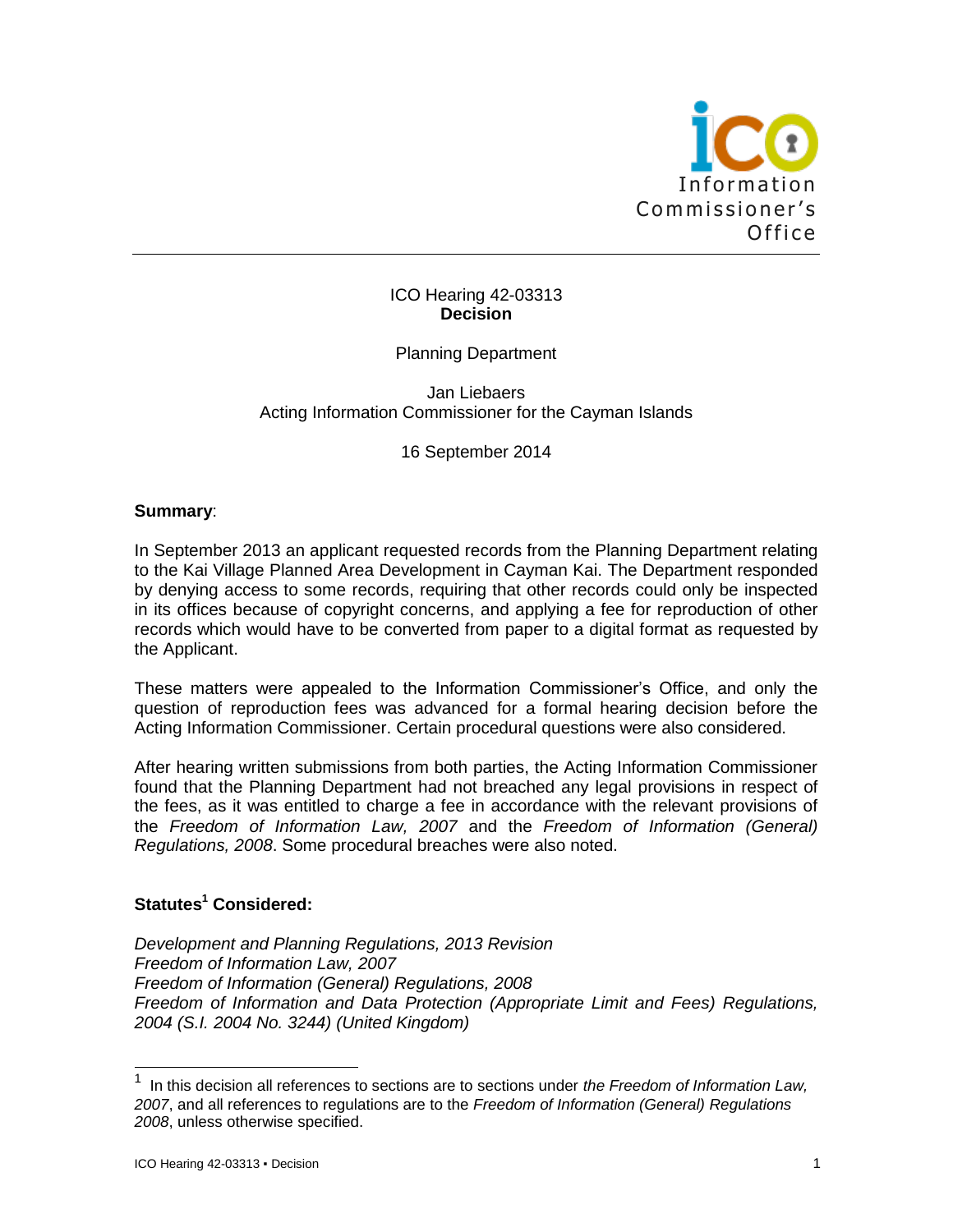# **Contents:**

# **A. INTRODUCTION**

- [1] The application for the Kai Village Planned Area Development (KVPAD) in Cayman Kai, and the subsequent consultation in accordance with the *Development and Planning Law (2011 Revision)* (DPL) and the *Development and Planning Regulations (2013 Revision)* (DPR) elicited a great deal of interest from the public. As a result, some 40 requests for access to related records were made to the Planning Department (the Department) under the *Freedom of Information Law, 2007* (FOI Law). Apart from certain procedural questions, the present Decision relates to a single aspect of one of these requests, namely whether a fee can be charged by the Department.
- [2] The Applicant requested access to records relating to the KVPAD on 7 September 2013. Since he had received no reply within the statutory 30 calendar days, on 17 October he asked for an internal review by the Chief Officer.
- [3] One day later, on 18 October, the Department did provide an initial decision that (1) certain records would be provided for a fee, (2) it would allow on-site inspection of other records, and (3) a third category of records would be withheld. The fees referenced were listed in the Department's Publication Scheme under the FOI Law, which is publicly available on the Planning Department website.<sup>2</sup>
- [4] The Chief Officer of the Ministry of Planning acknowledged receipt of the request for an internal review on 7 November, and informed the Applicant of his decision (dated 19 December 2013) on 22 December 2013, confirming the initial decision of the Information Manager.
- [5] In the meantime the Applicant had requested an appeal with the Information Commissioner's Office (ICO), which was accepted on 9 December.
- [6] In the course of the appeal the Applicant abandoned part of the request and pursued only the claim that the Department had failed to comply with the FOI law by charging a fee to convert paper records into electronic records. This is the main issue that is to be decided in this Hearing.

<sup>2&</sup>lt;br>Attp://www.planning.gov.ky/HTML\_BODY/FOI/FOI\_Library/19\_Department\_of\_Planning\_-[\\_2012\\_PS\\_-\\_%20Final.pdf](http://www.planning.gov.ky/HTML_BODY/FOI/FOI_Library/19_Department_of_Planning_-_2012_PS_-_%20Final.pdf)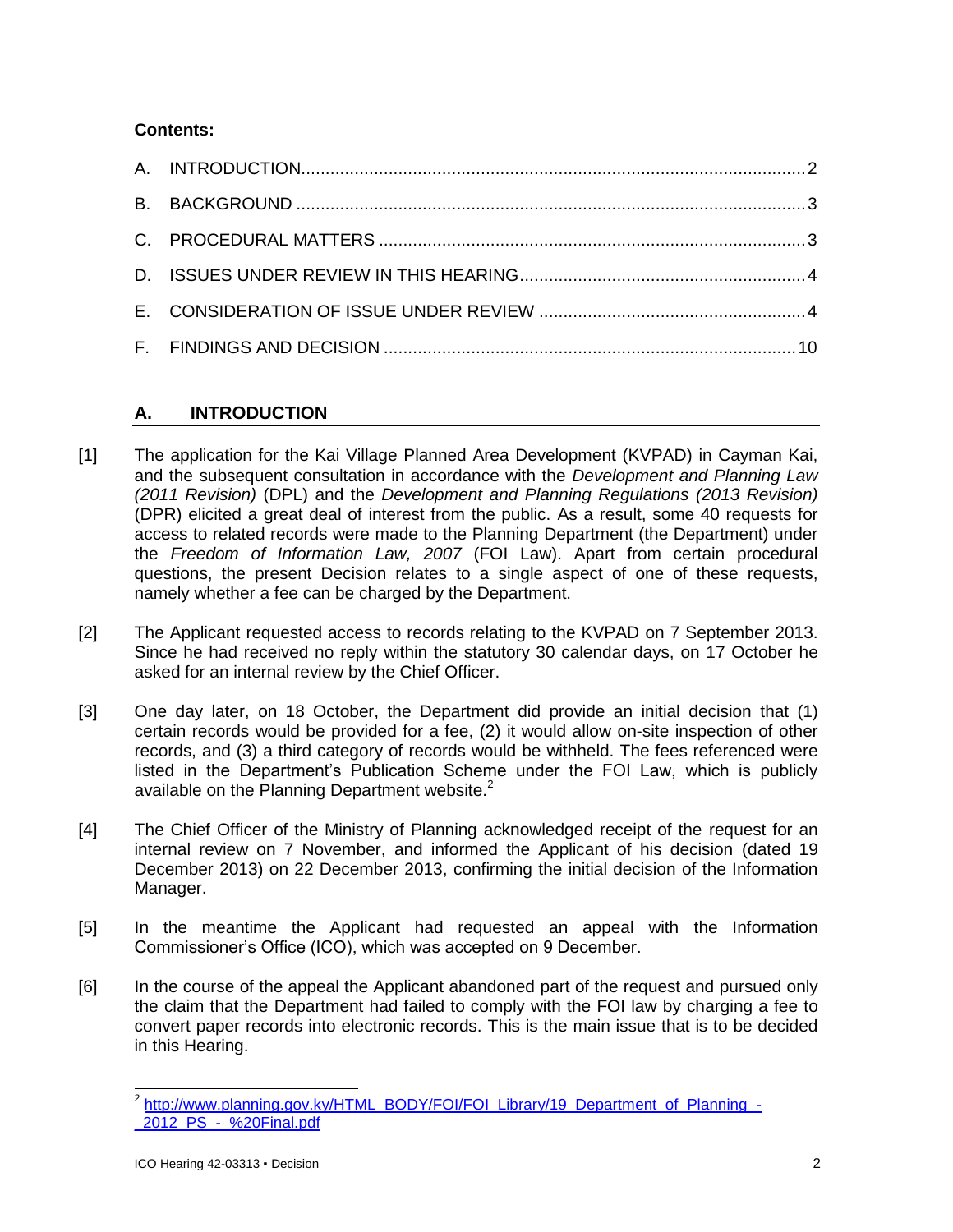# **B. BACKGROUND**

[7] The Department's functions are summarized in its mission statement:

*To ensure that all development applications are processed efficiently, courteously, unbiased and in accordance with the development plans and associated legislation so that the physical development of the Islands is aesthetically pleasing, environmentally friendly, sustainable, technically sound, promotes a strong economy, and provides an unparalleled quality of life for existing and for future generations.*

[8] The Department is comprised of four divisions: Current Planning, Building Control, Policy Development, and Administration.

# **C. PROCEDURAL MATTERS**

#### The initial response:

- [9] The Applicant made the request on 7 September 2013, but no initial decision was given until 18 October (erroneously dated 18 September). This was one day after the Applicant requested an internal review as he was entitled to do, as explained below. There is no evidence that the Department requested an extension of the normal 30-day deadline under section 7(4).
- [10] **Consequently, the timing of the initial decision was not in compliance with the requirements of section 7(4).**

### The internal review:

- [11] The Applicant requested an internal review on 17 October 2013, which was 40 calendar days after originally making a request for access, i.e. 10 days after the period allowed for the initial decision under section 7(4) had expired.
- [12] Section 33(3) provides that "a failure to give a decision … shall be regarded as a refusal to do so." This provision is included in the FOI Law to prevent a non-response from indefinitely holding up a request and the related appeal process. The Applicant therefore was clearly authorized to request an internal review.
- [13] There is no statutory obligation to acknowledge a request for an internal review, but the Chief Officer did so on 7 November 2013.
- [14] The internal review decision itself was dated 19 December 2013, and was communicated by the Chief Officer to the Applicant on 22 December 2013. This was 63 days after the Applicant initially applied for the internal review, which was far outside the period of 30 calendar days allowed for an internal review decision in section 34(3). There is no provision for an extension of the period allowed for conducting an internal review.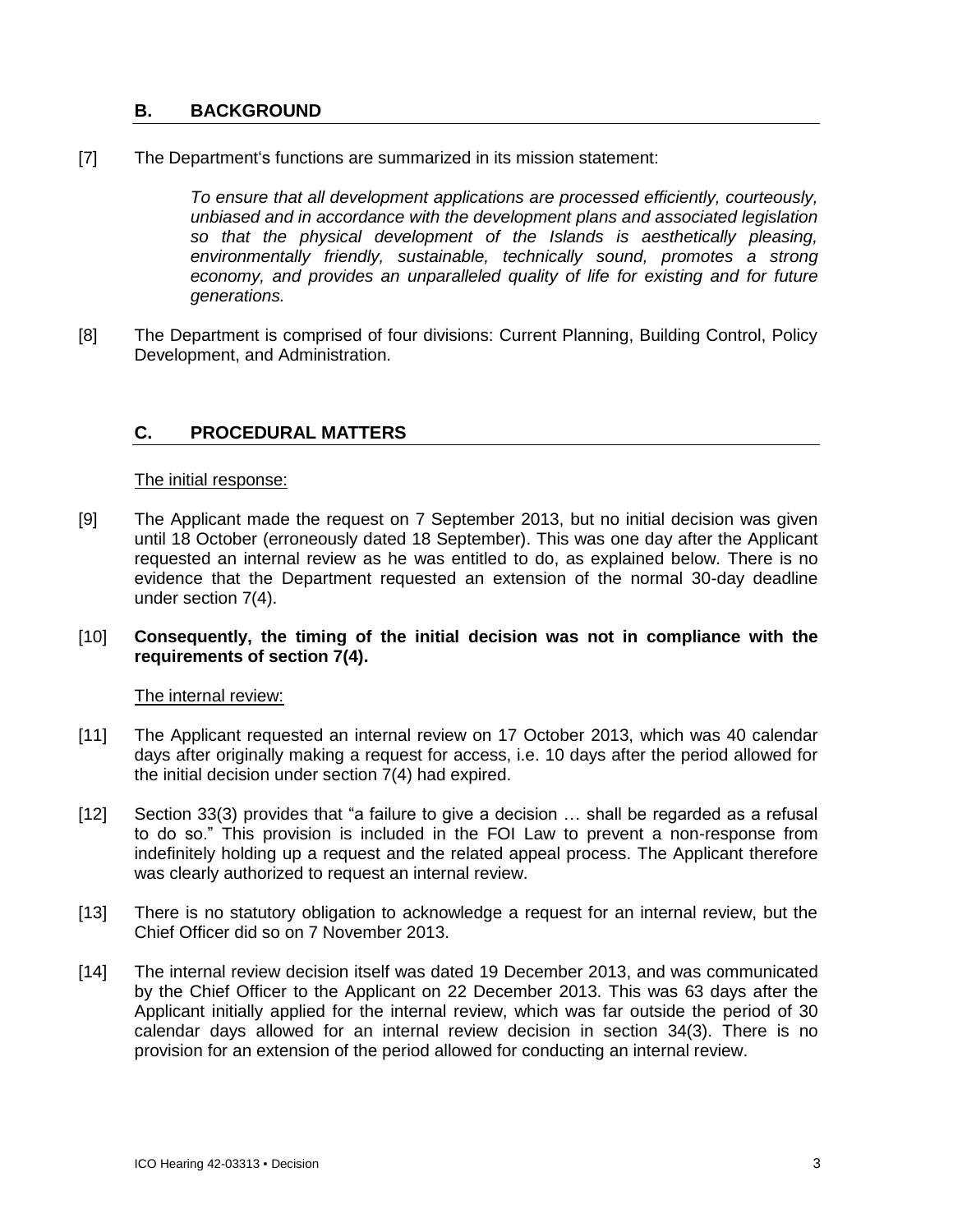- [15] In the absence of a response to his request for an internal review within the statutory period, the Applicant raised an appeal directly with the ICO on 28 November 2013. The appeal was accepted by the ICO on 9 December 2013.
- [16] The Chief Officer seems to have been unaware that an appeal had been made when he wrote and issued the internal review decision. The Information Manager should have communicated the acceptance of the appeal to the Chief Officer in order to save him the effort of writing an internal review decision.
- [17] **Therefore:**

**(a) In view of the "deemed refusal" under section 33(3), the Applicant was justified in asking for an internal review on 17 October 2013, and the Information Manager's initial decision of 18 October 2013 was no longer required as the matter had now moved on for consideration by the Chief Officer.**

**(b) The timing of the internal review decision was not in compliance with the requirements of the FOI Law as it was issued outside the statutory period of 30 calendar days allowed under section 34(3).**

**(c) The Applicant was entitled to appeal the matter to the ICO, since no internal review decision had been issued within the statutory period allowed in section 34(3) for an internal review.**

**(d) The fact that the ICO accepted the appeal on 9 December 2013 invalidated the need for an internal review after that date.**

# **D. ISSUE UNDER REVIEW IN THIS HEARING**

- [18] Since the issues relating to access and form of access were abandoned in the course of the appeal, the only remaining issue under review is as follows:
	- **1. Whether the public authority is authorized to charge a fee in accordance with section 13 of the** *Freedom of Information Law,* **2007 and regulation 14(1) and paragraph 11 in Schedule 3 of the** *Freedom of Information (General) Regulations, 2008***.**

# **E. CONSIDERATION OF ISSUE UNDER REVIEW**

- **1. Whether the public authority is authorized to charge a fee in accordance with section 13 of the** *Freedom of Information Law,* **2007 and regulation 14(1) and paragraph 11 in Schedule 3 of the** *Freedom of Information (General) Regulations***, 2008.**
- [19] This is the first hearing the Information Commissioner's Office has dealt with on a question of fees. However, questions surrounding fees are an appropriate topic of an appeal since section 42(1)(d) explicitly establishes an applicant's right to appeal on a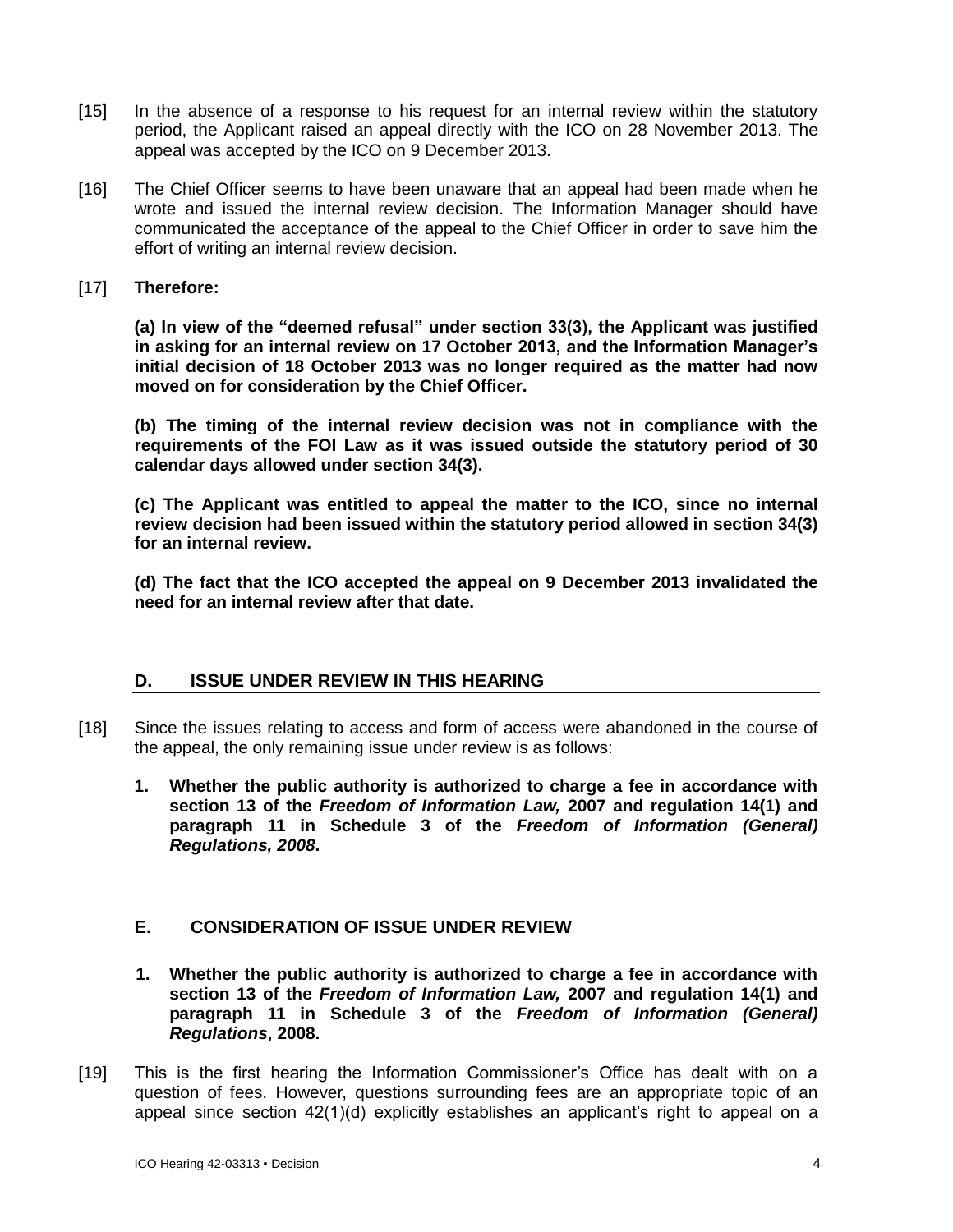question whether a public authority has "charged a fee that is in contravention of this Law."

[20] Section 13 provides:

*13. (1) The communication of information may be made conditional upon the payment by the person making the request of a reasonable fee which shall not exceed the actual cost of searching for, reproducing, preparing and communicating the information.*

*(2) The Governor in Cabinet may make regulations providing-*

*(a) for the manner in which fees are to be calculated;*

*(b) maximum fees payable, which shall not exceed the cost referred to in subsection (1);*

*(c) that no fee is to be charged in relation to certain cases.*

*(3) For purposes of clarification, no fee shall be charged for a request for information but if the information is to be provided, the fee shall, in accordance with subsection (1), be charged for the provision of that information.*

[21] Regulation 14(1) provides:

*14. (1) The fees in Schedule 3 apply.*

[22] Paragraphs 11 of schedule 3 provides:

**FEES** 

This Schedule prescribes the fees for standard formats, which shall be supported (as applicable) by all public authorities providing copies of records under the Freedom of Information Law

*…*

*11. Conversion of a paper record (text or image) into digital PDF, JPEG or TIF [sic] file format: the actual costs incurred by the authority, based on hourly rates of staff undertaking the conversion, plus the purchase cost of any carrier medium (compact disc or DVD).*

### The position of the Department:

[23] The Department defends the charging of reproduction fees and says that it acted entirely within the requirements of the FOI Law. It points out that it was prepared to give access by means of inspection without charging any fee, but that when copies were required, it communicated its intention to the applicant to produce an estimate of the fees in accordance with schedule 3 of the FOI Regulations, and reproductions would be provided to the Applicant once the funds had been collected.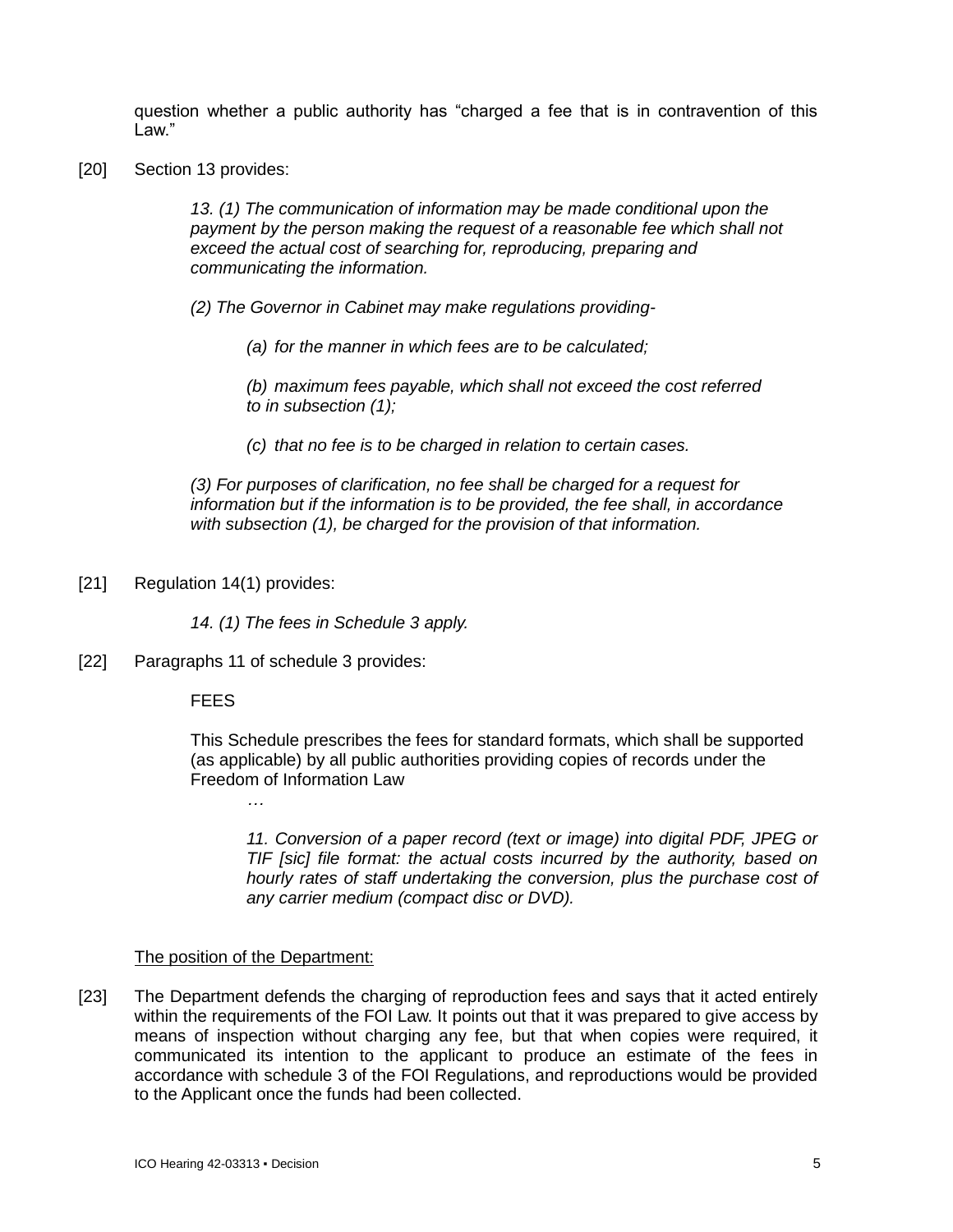- [24] Initially providing access in the form of an inspection was particularly considered appropriate, since (a) this would allow the Applicant to narrow down and identify exactly those records he wished to have reproduced, which would save time and money, and (b) the inspection would allow the Applicant to see all the records in their full context, e.g. drawings together with associated textual documents.
- [25] As explained above, in the (belated) initial decision of 18 October 2013 the Applicant was referred to the Planning Department's Publication Scheme, developed in compliance with section 5 and the schedule to the FOI Law.
- [26] The Applicant would also have the right to seek a fee waiver under regulation 15, which states:

*15. (1) No fee shall be charged where the chief officer or information manager is of the view that the applicant is of inadequate means or for any other good reason.*

*(2) An application for a waiver shall be made in writing to the chief officer or information officer setting out the grounds on which a waiver is requested.*

*(3) An application for a waiver shall be made no later than fourteen calendar days from the date of receipt of the estimate of the fees.*

[27] The Department points to the agreement between schedule 5 of the *Development and Planning Regulations, 2013 Revision* (DPR), and schedule 3 of the *FOI (General) Regulations*, 2008 stating that both the FOI Regulations and the DPR expressly provide for the charging of fees for reproductions of records.

### The position of the Applicant:

- [28] Paragraph 11 of schedule 3 provides that "the actual costs incurred by the authority, based on hourly rates of staff undertaking the conversion" can be charged as a fee. The Applicant argues that this should be interpreted as meaning the "costs over and above the normal cost of authority staff who have been employed in any event to undertake various tasks within any given employment position, and which on occasion may include producing copy documents relating to FOI requests."
- [29] According to the Applicant, the words "based on" in paragraph 11 should be interpreted as "a convenient way to calculate a unit of cost, rather than defining the actual cost itself." He believes that the wording "actual costs" refers to "costs existing in fact", and "unless a public authority employs additional staff and/or external contractors to exclusively undertake [copying] duties, then there are no 'actual costs'".
- [30] The Applicant draws attention to the fact that the parallel provisions in the UK Freedom of Information Act, 2000 (FOIA) - and presumably the related fees regulations which he does not mention - are not relevant to the question of fees in the Cayman Islands, given the significant differences in approaches, for instance the absence of a maximum "appropriate limit" in Cayman.
- [31] While he cautions against "seeking to second guess what might have been in the minds of the legislators in regard to fees", the Applicant strongly believes that: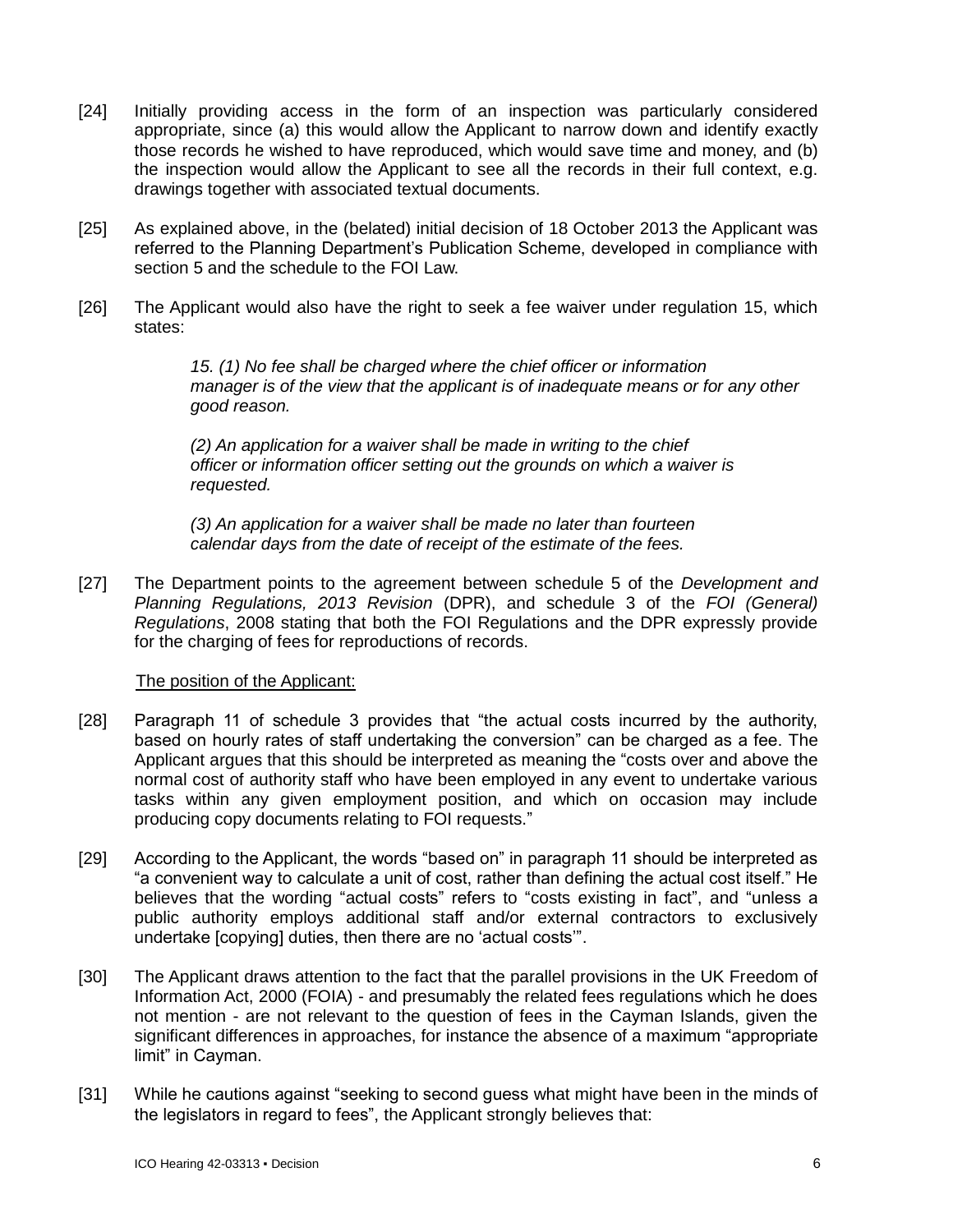*The purpose and intent of Schedule 3 fees should be to recover any additional costs incurred by a public authority in meeting its obligations to provide copies under the FOI legislation, rather than to subsidize the cost of existing permanent members of staff.*

[32] The Applicant agrees that an initial onsite inspection might be useful to identify those specific records required for reproduction, but does not believe the context argument is valid.

Discussion:

The impact of section 6(4):

- [33] Section 6(4)(b) provides:
	- *(4) Where a record is-*

*…*

*(b) available for purchase by the public in accordance with administrative procedures established for that purpose,*

*access to that record shall be obtained in accordance with the provisions of … those procedures.*

- [34] This means that, on the question of fees, the FOI Law defers to administrative procedures established for the purpose of making a record available for purchase. The Department points out that schedule 5 of the DPR lists certain fees for the provision of copies of certain types of records held by the Department. Having read the relevant part of the DPR, I consider that schedule 5 meets the threshold in section 6(4)(b) above, since the records listed in it are "available for purchase by the public in accordance with administrative procedures established for that purpose."
- [35] **Therefore, in relation to any records requested by the Applicant covered by schedule 5 of the DPR, the Department is entitled to apply the fees prescribed in the DPR, rather than the fees in the FOI Regulations.**
- [36] However, the question of fees relating to those requested records not covered by the DPR - and to which section 6(4)(b) therefore does not apply - must be considered under the FOI Regulations.

Fees in the FOI Regulations:

- [37] The Applicant is correct that the rules and guidance relating to fees under the UK's FOIA do not have a bearing on the question of fees under the Cayman Islands FOI legislation. On this topic the legal provisions in both countries are so different that the guidance or decisions from the UK Information Commissioner and Tribunal will not assist my interpretations.
- [38] The Applicant correctly points out that we should not try to second-guess what was in the minds of the legislators when the FOI Law and Regulations were passed in the Legislative Assembly. This is particularly so since the Law and Regulations are clear on the question of fees.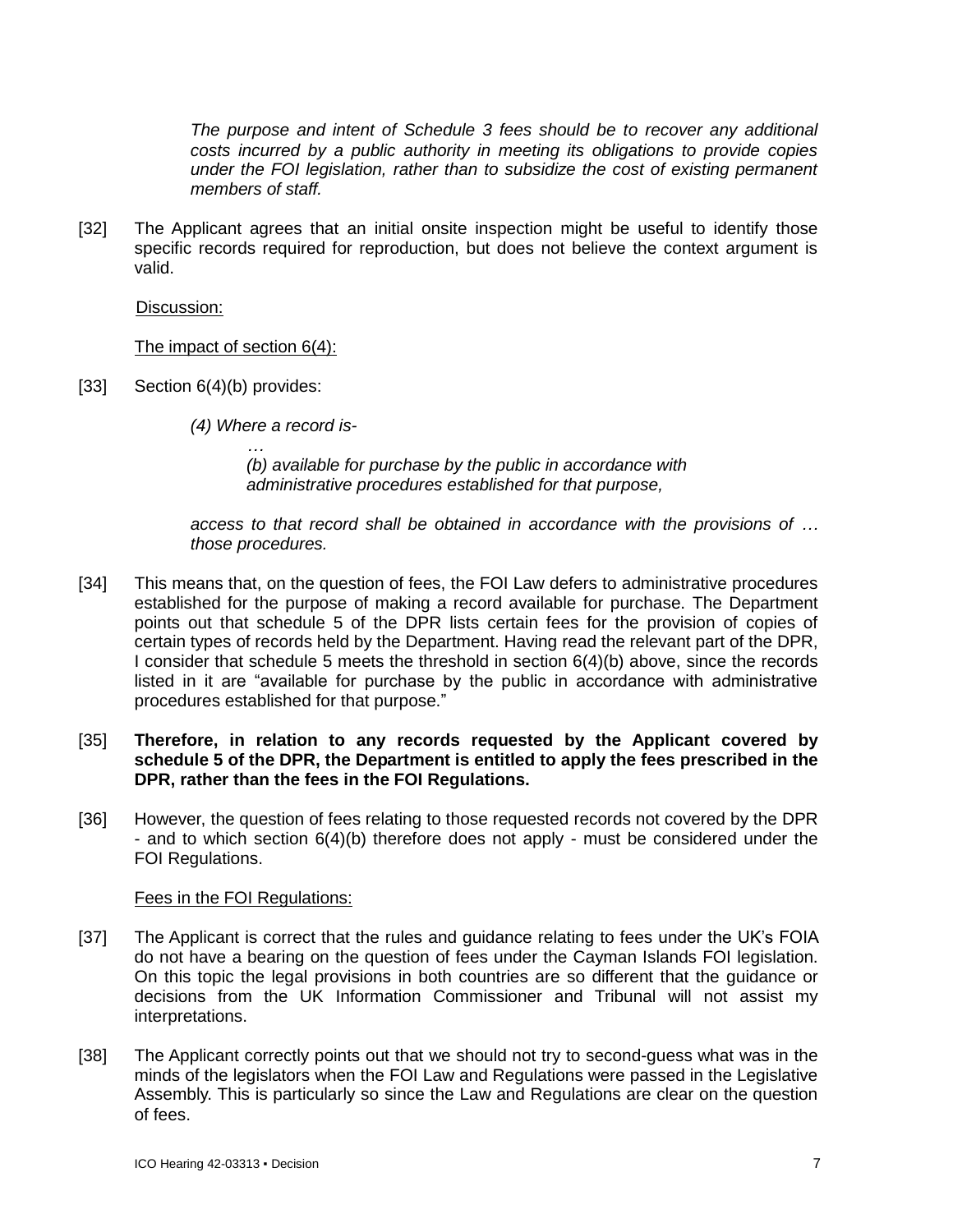- [39] Section 10 is not in question, but I want to emphasize that it grants an applicant the right to request that responsive records be provided in whatever form he/she requires, and it obligates a public authority to provide access in the requested form, except in certain limited circumstances provided in section 10(3), of which the impact of intellectual property rights has been fully discussed in my Decision in Hearing 37-02613, already quoted above. One of the forms of inspection listed in section 10(1) is inspection, and regulation 14(2) provides that there is no fee payable if access is granted by means of inspection.
- [40] Section 13 establishes that a reasonable fee may be charged for the provision of information under the FOI Law. There is no fee for making a request itself (s.13(3)), but a fee may be charged that does not exceed the actual cost of "searching for, reproducing, preparing and communicating" the information (s.13(1)). Section 13(2) provides for regulations to be developed, including in relation to "the manner in which fees are to be calculated."
- [41] Section 14(1) brings schedule 3 of the Regulations into force. Schedule 3 lists a number of types of records in various standard formats and lists the applicable reproduction fees. For example a public authority is entitled to charge \$1.00 for a standard black and white photocopy, and \$3.00 for reproduction of a blueprint.
- [42] Paragraph 10 of schedule 3 sets the cost of providing digital records as follows:

*10. Provision of a digital record (text or image) in standard PDF, JPEG or TIF (sic) file format: (a) by email- no charge; (b) on compact disc or DVD - \$2.00.*

- [43] This means that there is to be no charge for providing a digital record in one of the listed formats by email. Since paragraph 11 deals with the conversion of a paper record into one of those same formats, it reasonably follows that paragraph 10 relates to records that are already held in a digital format.
- [44] The key provision is in paragraph 11 (quoted in full above). It relates to the conversion of paper into a digital PDF format, and is pertinent to the present case since the original records purportedly exist in a paper format, and have been requested by the Applicant in a PDF format.
- [45] The legislation does not support the restricted interpretation of paragraph 11 suggested by the Applicant. The meaning of "based on the actual costs" seems obvious – it plainly means that the actual costs form the basis of the fee, although I agree that it does not demand that the fee and the actual costs are absolutely identical.
- [46] Section 13(1) does not allow the fee to exceed the "actual costs of searching for, reproducing, preparing and communicating". Therefore, any latitude in the amount of the fee would have to be in favour of the applicant. In other words, a public authority is at liberty to charge a fee that is less than the "actual costs", but never more.
- [47] This is consistent with the practice of most public authorities not to charge any fee at all. This may be the result of a number of different considerations, for instance: (a) most requests require a response by email which mostly falls under paragraph 10 and does not involve any fees; (b) the administrative costs of receiving, processing, accounting for, etc. the very small amounts of revenue from FOI responses would in many cases exceed the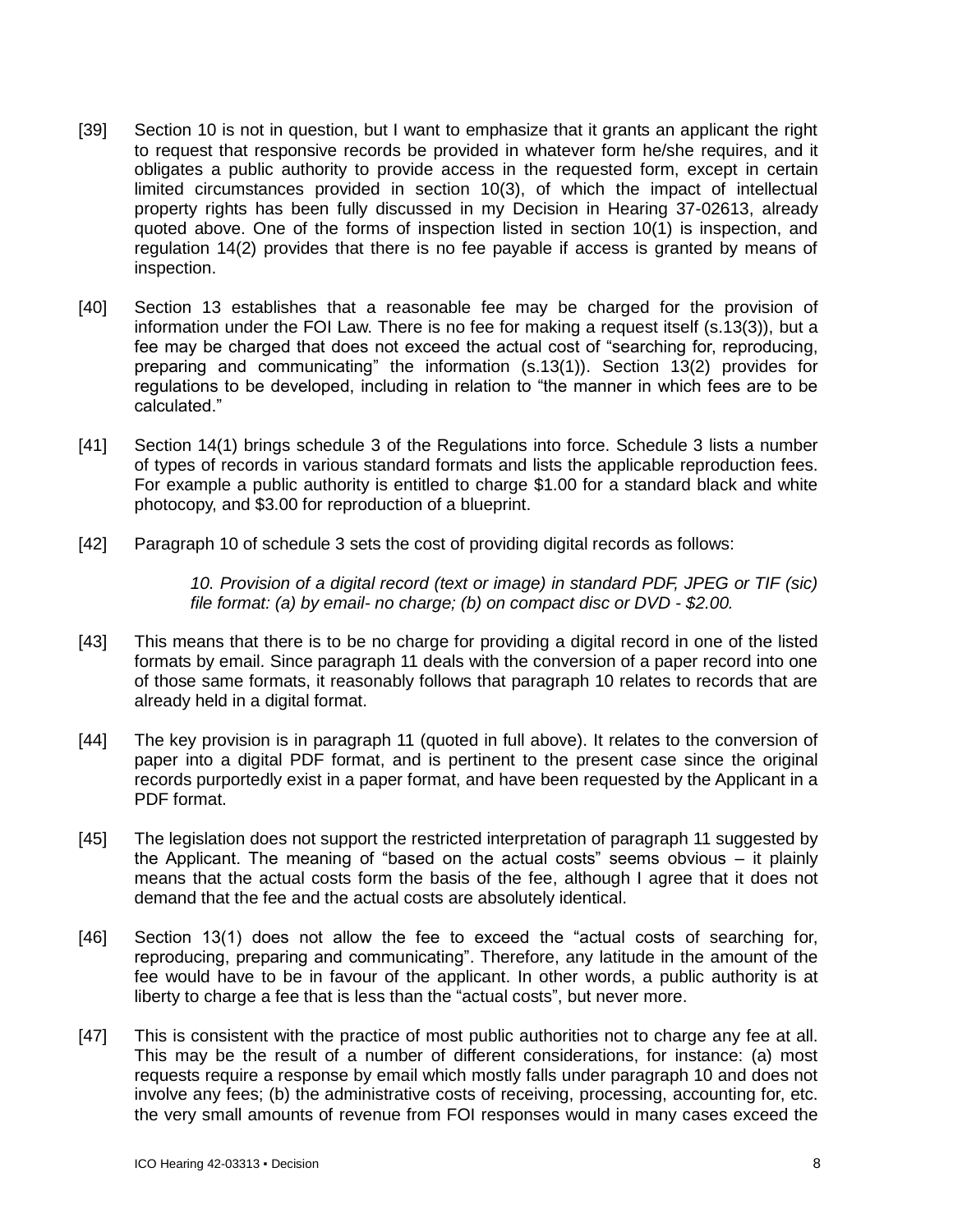amount of the fee itself, and (c) providing information to the general public should as much as possible be free of cost. Nonetheless, where the amount of the actual costs of providing access rises, for instance where large amounts of records need to be reproduced or where the reproduction process itself is costly, a fee may be appropriate and is allowed under the Law.

- [48] The Applicant believes fees that include existing staff time amounts to "subsidiz[ing] the cost of existing permanent members of staff". However, I disagree with this statement. The legislation does not restrict the meaning of "actual costs" as the Applicant proposes. As far as the FOI Law and Regulations are concerned the ongoing staff costs of a public authority are as much "actual" as any additional consultants fees or costs for materials relating to the reproduction requested by an applicant, and they can be taken in consideration in the determination of fees in the circumstances specified in paragraph 11 of schedule 3 of the Regulations.
- [49] This interpretation is consistent with the objectives of the FOI Law (including the intent in section 4) to grant a general right of access, while at the same time recognizing that public authorities should not be unreasonably burdened with excessive costs (e.g. in section 9(c)). I am well aware that an argument can easily be made that the general public should not have to pay for a service which it essentially has already paid for in the form of salaries and annual budgets. The general right to access under the FOI Law is an important element of good governance, and it should not be unduly obstructed by high fees or bureaucratic restraints. On the other hand, there is also an argument that FOI can be an extra burden on already cash-strapped public authorities which ought to be able to recuperate a reasonable amount for services provided to applicants, particularly if those services are onerous and exceed the cost of administering any resulting revenue.
- [50] The FOI legislation does not specify how the "actual cost" of existing staff time is to be calculated. In the Cayman Islands there is no equivalent of the UK regulation that requires staff time to be calculated at a standard rate of £25 per hour.<sup>3</sup> No doubt, a public authority wishing to charge for staff time would have to be able to demonstrate the reasonable basis of their cost calculation, showing, for instance, evidence in the form of the hourly rate of the Information Manager and/or other staff involved in the "searching for, reproducing, preparing and communicating" in relation to an applicant's request, and evidence of the amount of time actually spent on reproducing the requested records.
- [51] For the sake of completeness, I want to point out that regulation 15 makes provision for a fee waiver. The Department stated that it informed the Applicant of his right to request a waiver.
- [52] **In conclusion, the Department has correctly applied paragraph 11 of schedule 3 of the FOI Regulations, and is entitled to charge a fee for the conversion of paper records to digital file formats, and may include the actual cost of existing staff undertaking the conversion into the calculation of the "actual costs incurred by the authority".**

 3 *The Freedom of Information and Data Protection (Appropriate Limit and Fees) Regulations* 2004 (S.I. 2004 No. 3244), regulation 4(4)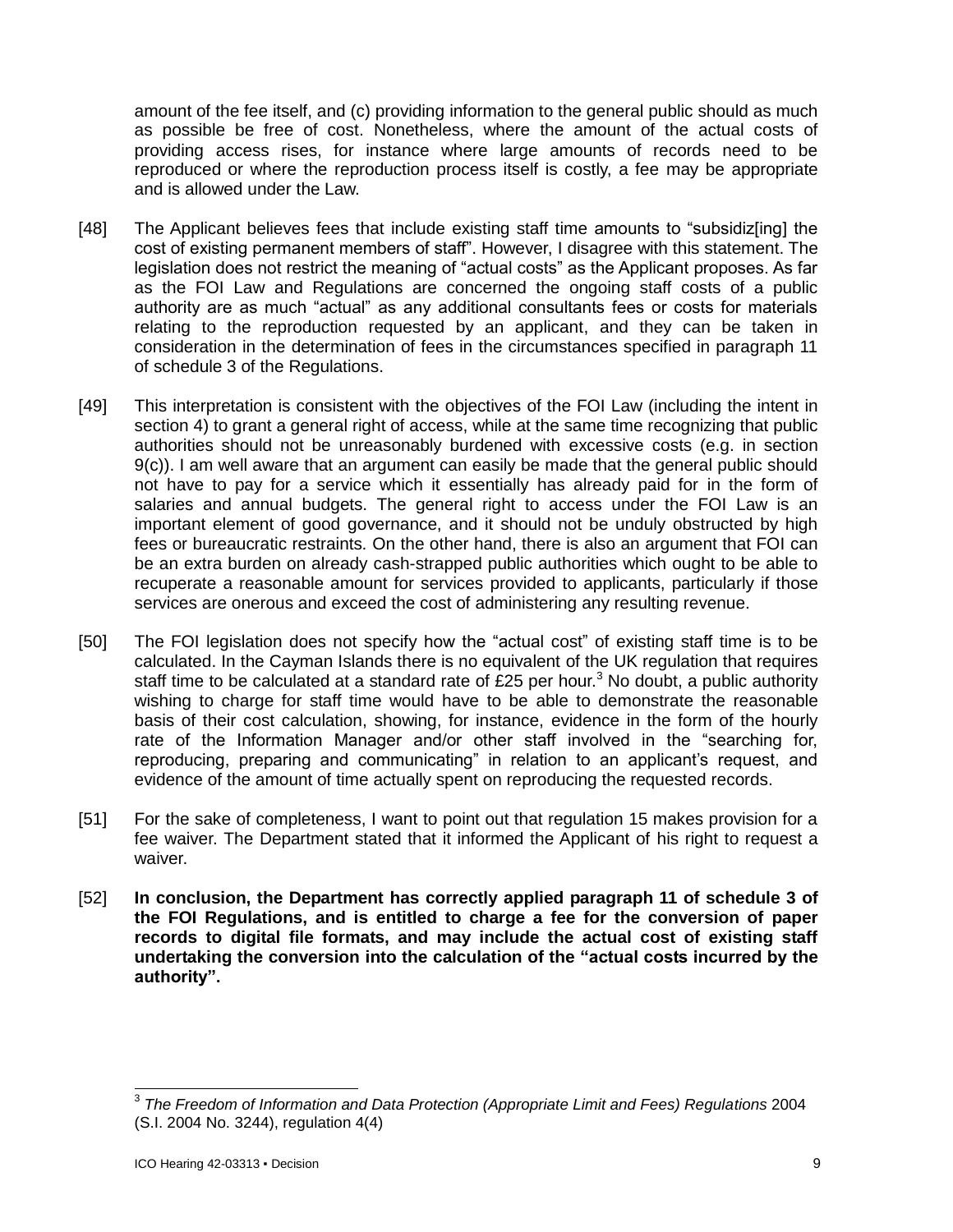# **F. FINDINGS AND DECISION**

Under section 43(1) of the *Freedom of Information Law, 2007* (FOI Law) I make the following findings and decision:

### **Findings and decision:**

In my consideration of the procedural issues that came to my attention I find the following

- (a) The timing of the initial decision of the Planning Department was not in compliance with the requirements of section 7(4).
- (b) In view of the "deemed refusal" provision in section 33(3), the Applicant was justified in asking for an internal review on 17 October 2013, and the Information Manager's initial decision of 18 October 2013 was therefore no longer required as the matter had now moved on for consideration by the Chief Officer.
- (c) The timing of the internal review decision by the Chief Officer was not in compliance with the requirements of the FOI Law as it was issued outside of the statutory period of 30 calendar days allowed under section 34(3).
- (d) The Applicant was entitled to appeal the matter to the ICO, since no internal review decision had been issued within the statutory period allowed in section 34(3) for an internal review.
- (e) The fact that the ICO accepted the appeal on 9 December 2013 invalidated the need for an internal review after that date.

In respect of the main issue for consideration in this Hearing, I find the following:

- (f) By virtue of section 6(4)(b), the Planning Department may charge the reproduction fees listed in schedule 5 of the *Development and Planning Regulations, 2013 rev*. for reproducing any records requested under the FOI Law that are listed in the said schedule.
- (g) The Planning Department is entitled to charge a fee for the conversion of paper records to digital file formats, in accordance with paragraph 11 of schedule 3 of the *Freedom of Information (General) Regulations, 2008* and may include the actual cost of existing staff undertaking the conversion into the calculation of the "actual costs incurred by the authority". In communicating the fee to the Applicant, the Planning Department must follow the procedures in regulation 14 and offer the Applicant the option of requesting a fee waiver in accordance with regulation 15.

As per section 47 of the *Freedom of Information Law,* 2007, the complainant, or the relevant public body may, within 45 days of the date of this Decision, appeal to the Grand Court by way of a judicial review of this Decision.

If judicial review is sought, I ask that a copy of the application be sent to my office immediately upon submission to the Grand Court.